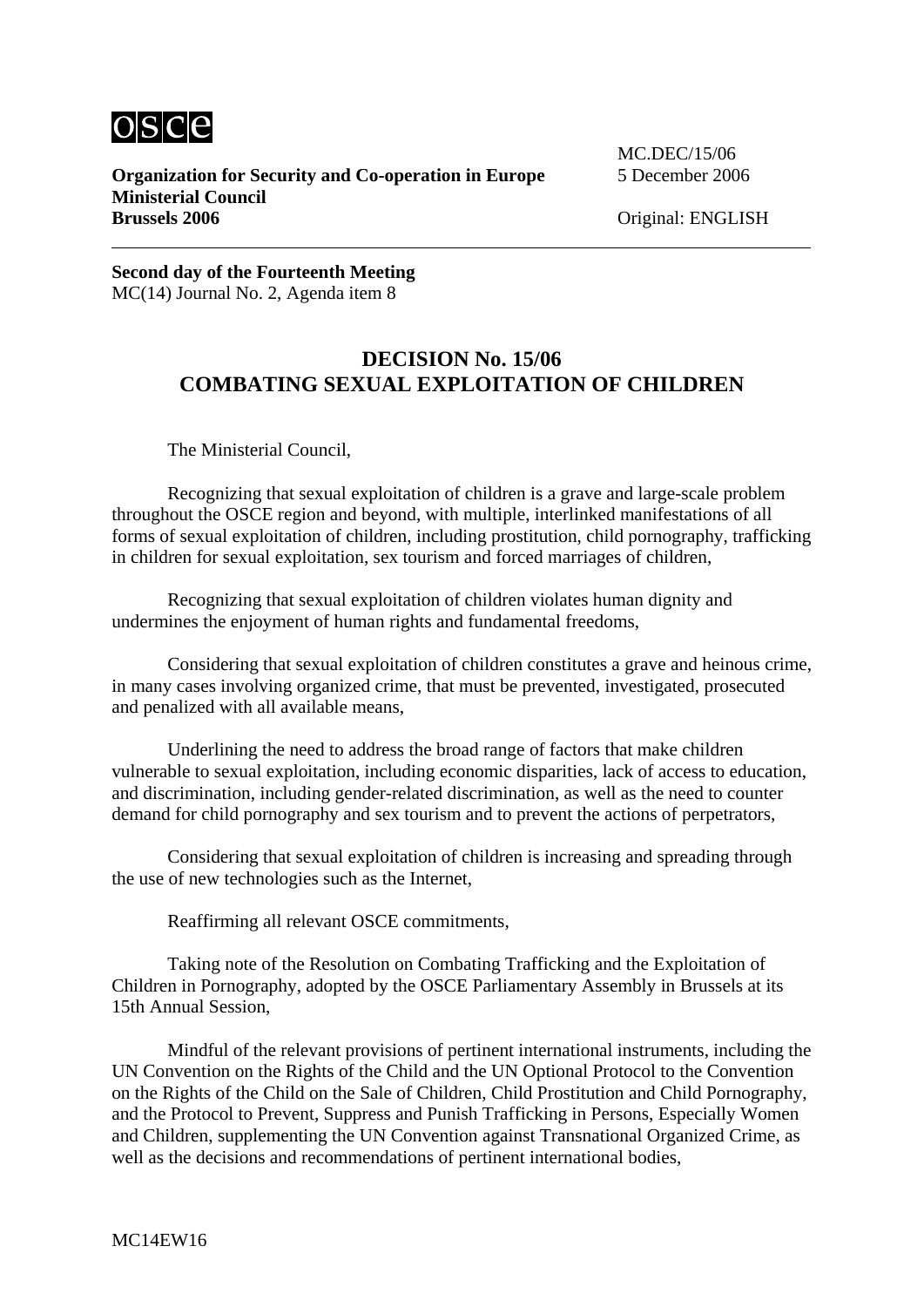Taking into account the provisions of the Council of Europe Convention on Cybercrime (2001) relating to child pornography,

 Recalling the Declaration and the Agenda for Action of the First World Congress against Commercial Sexual Exploitation of Children, which took place in Sweden in 1996, and the Yokohama Global Commitment adopted at the Second World Congress in Japan in 2001,

 Taking note of the recommendations from the United Nations Secretary-General's Study on Violence against Children\*, as well as the work of the United Nations Special Rapporteur on the Sale of Children, Child Prostitution and Child Pornography,

- 1. Condemns the sexual exploitation of children in all its forms, *inter alia*:
- (a) Through child prostitution and child pornography, including through offering, obtaining, procuring, providing, or recruiting a child for such purposes, or profiting from exploiting a child for such purposes;
- (b) When use is made of coercion, force, fraud, or threats, abuse of trust, authority or influence over a child, or the offering or giving of money or other forms of remuneration/consideration in exchange for sexual activities, including during times of armed conflict or in post-conflict situations;
- (c) The production, distribution, dissemination or transmission, offering or otherwise making available of all forms of child pornography (via computer systems, the Internet or by other means);
- (d) The intentional acquisition and possession of child pornography;
- (e) Trafficking of children for sexual exploitation;

1

2. Calls on the participating States to conform their legislation on this subject to their relevant international commitments and obligations;

3. Urges the participating States to adopt a holistic approach towards the problem of sexual exploitation of children, addressing root and contributing factors, including the demand that fosters all forms of sexual exploitation of children, and to develop comprehensive and proactive strategies and measures aimed at preventing and combating the sexual exploitation of children;

4. Strongly urges the participating States to take all legal measures to prosecute the sexual exploitation of children, imposing penalties that are effective, proportionate and dissuasive. In this regard, encourages the participating States to consider legal measures that would allow them to prosecute their citizens for serious sexual crimes against children, even if these crimes are committed in another country;

<sup>\*</sup> UNGA A/61/299 distributed on 29 August 2006. The Secretary-General's report on Violence against Children was presented on 11 October 2006, to the 3rd Committee of the General Assembly, by the Independent Expert, Paulo Sergio Pinheiro.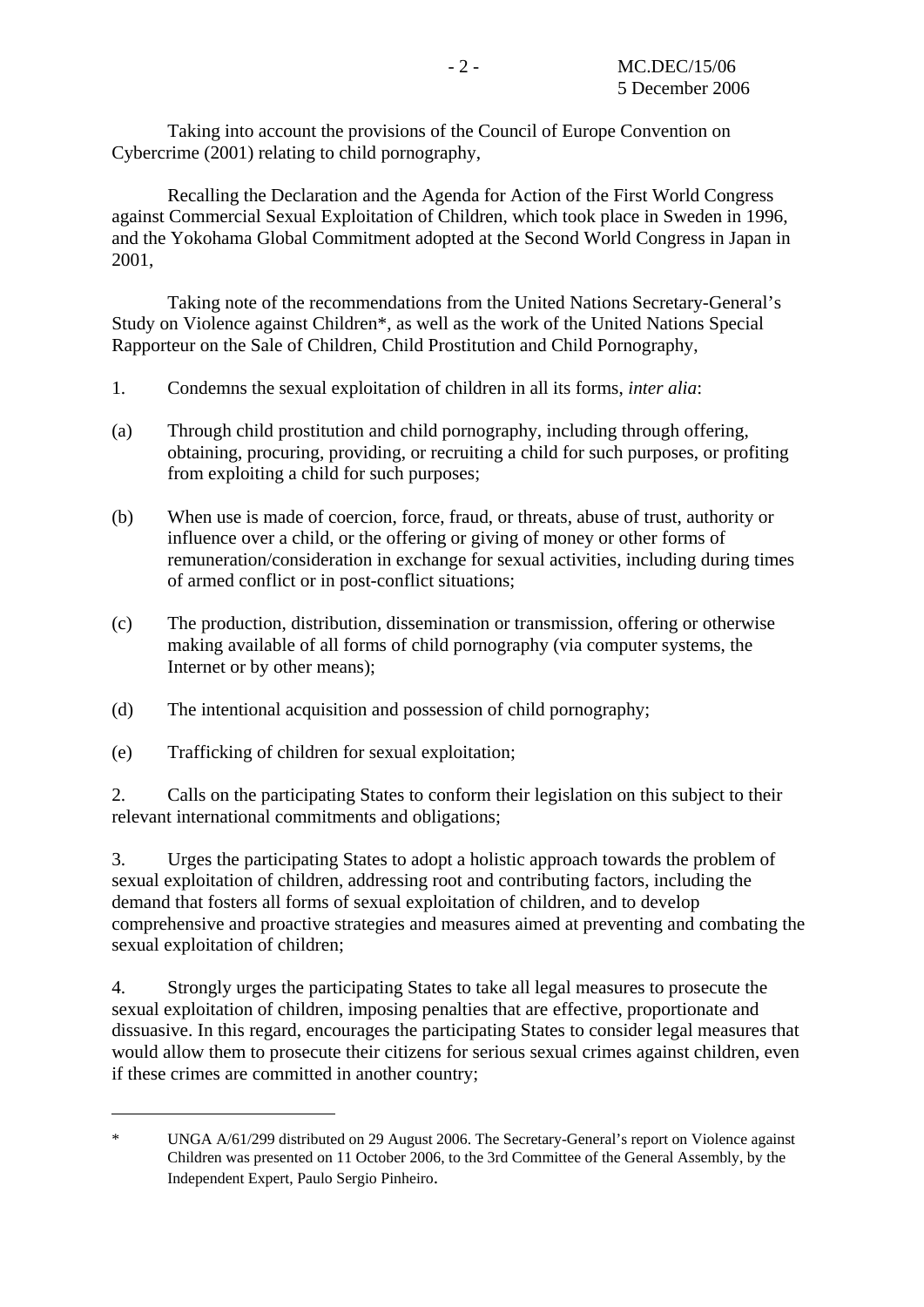5. Calls upon the participating States to enhance the ability of law enforcement to proactively investigate and prosecute offenders;

6. Calls on the participating States to facilitate legal protection, assistance, appropriate medical care, rehabilitation and reintegration programmes for child victims of sexual exploitation and, where appropriate, to ensure the safe return of trafficked children;

7. Calls on the participating States to raise awareness at all levels of society on the problem of the sexual exploitation of children;

8. Advises the participating States to develop compatible and exchangeable data registration systems specific to the sexual exploitation of children, with due regard for the confidentiality of personal data, and to promote comprehensive data collection mechanisms and research on the sexual exploitation of children;

9. Supports measures by the participating States, in collaboration with non-governmental organizations (NGOs) and appropriate representatives of relevant sectors of the economy, such as the travel, hospitality or media industries, to eliminate demand for sexual exploitation of children;

10. Urges increased co-operation among the participating States for the detection, investigation, prosecution and punishment of those responsible for the sexual exploitation of children;

11. Recommends that the participating States establish training programmes concerning sexual exploitation of children for personnel, including those working in the areas of justice, policing, tourism, transport, social work, health care, civil society, religious organizations, and education;

12. Advocates that relevant authorities in the participating States, in accordance with national legislation concerning the protection of personal data, work with Internet service providers, credit-card companies, banks and other corporations as well as relevant NGOs, to ensure information related to the sexual exploitation of children is tracked and reported;

13. Recommends the creation of telephone or Internet hotlines, possibly in collaboration with NGOs, to which individuals can confidentially report instances of sexual exploitation of children, so that such reports can be investigated by law enforcement, and so that victims and their families can receive appropriate support;

14. Takes note of civil society initiatives to combat the sexual exploitation of children, including, *inter alia*, the Code of Conduct for the Protection of Children from Sexual Exploitation in Travel and Tourism drawn up by ECPAT (End Child Prostitution, Child Pornography and Trafficking in Children for Sexual Purposes);

15. Tasks the OSCE executive structures, within their existing mandates, to examine ways of ensuring appropriate training and awareness raising regarding the problem of sexual exploitation of children for OSCE officials keeping in mind the Code of Conduct for OSCE Officials and Staff Instruction No. 11 addressing trafficking in human beings;